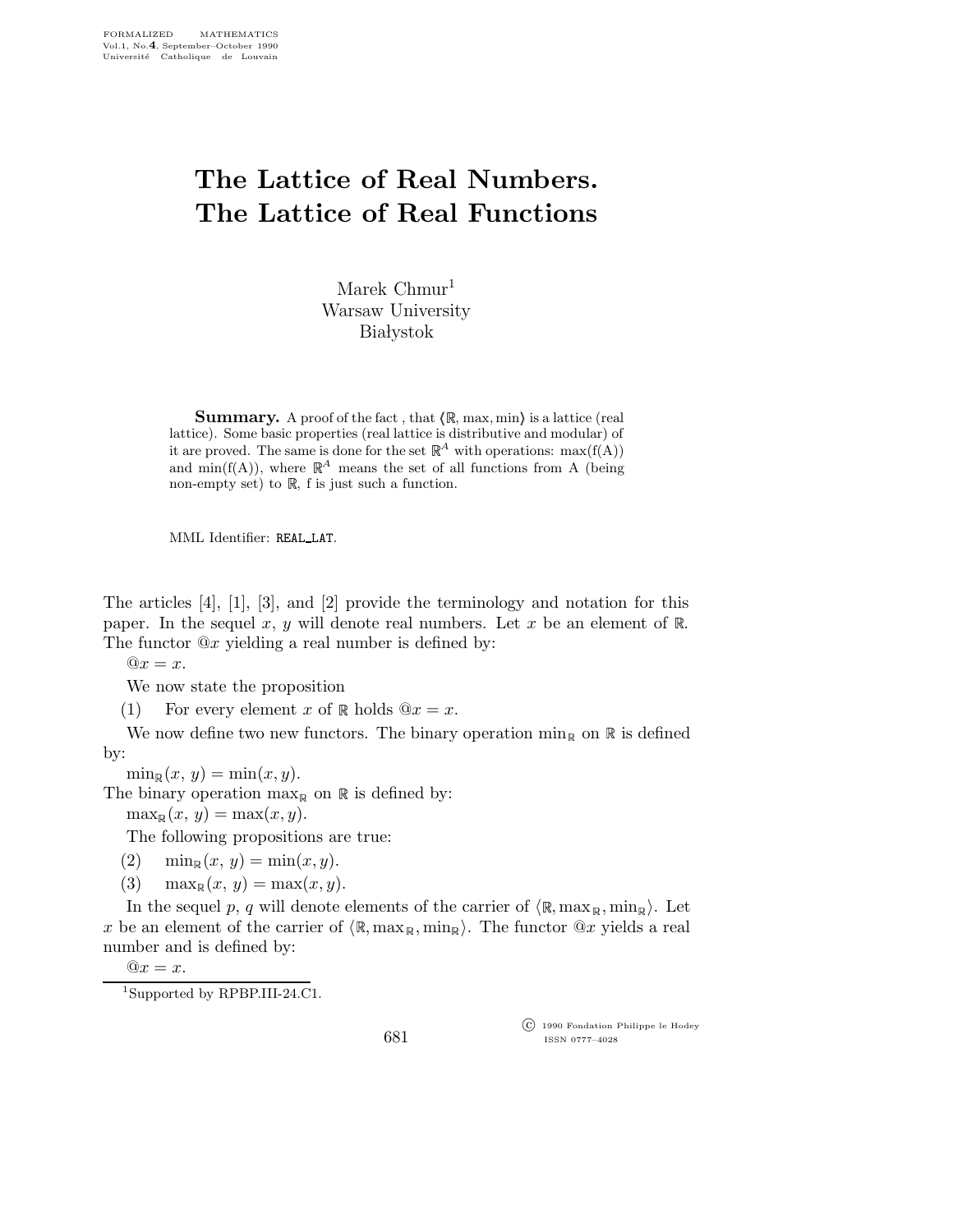Next we state three propositions:

- (4) For every element x of the carrier of  $\langle \mathbb{R}, \max_{\mathbb{R}} , \min_{\mathbb{R}} \rangle$  holds  $\mathbb{Q}x = x$ .
- (5)  $p \sqcup q = \max_{\mathbb{R}} (p, q).$
- (6)  $p \sqcap q = \min_{\mathbb{R}} (p, q)$ .

The lattice  $\mathbb{R}_L$  is defined as follows:

 $\mathbb{R}_L = \langle \mathbb{R}, \max_{\mathbb{R}}, \min_{\mathbb{R}} \rangle.$ 

One can prove the following proposition

 $(7)$   $\mathbb{R}_{\text{L}} = \langle \mathbb{R}, \max_{\mathbb{R}}, \min_{\mathbb{R}} \rangle.$ 

In the sequel p, q, r denote elements of the carrier of  $\mathbb{R}_L$ . One can prove the following propositions:

- (8)  $\max_{\mathbb{R}} (p, q) = \max_{\mathbb{R}} (q, p).$
- (9)  $\min_{\mathbb{R}} (p, q) = \min_{\mathbb{R}} (q, p).$
- (10) (i)  $\max_{\mathbb{R}} (p, \max_{\mathbb{R}} (q, r)) = \max_{\mathbb{R}} (\max_{\mathbb{R}} (q, r), p),$ 
	- (ii)  $\max_{\mathbb{R}} (p, \max_{\mathbb{R}} (q, r)) = \max_{\mathbb{R}} (\max_{\mathbb{R}} (p, q), r),$
	- (iii)  $\max_{\mathbb{R}} (p, \max_{\mathbb{R}} (q, r)) = \max_{\mathbb{R}} (\max_{\mathbb{R}} (q, p), r),$
	- (iv)  $\max_{\mathbb{R}} (p, \max_{\mathbb{R}} (q, r)) = \max_{\mathbb{R}} (\max_{\mathbb{R}} (r, p), q),$
	- (v)  $\max_{\mathbb{R}} (p, \max_{\mathbb{R}} (q, r)) = \max_{\mathbb{R}} (\max_{\mathbb{R}} (r, q), p),$
	- (vi)  $\max_{\mathbb{R}} (p, \max_{\mathbb{R}} (q, r)) = \max_{\mathbb{R}} (\max_{\mathbb{R}} (p, r), q).$
- (11) (i)  $\min_{\mathbb{R}} (p, \, \min_{\mathbb{R}} (q, r)) = \min_{\mathbb{R}} (\min_{\mathbb{R}} (q, r), p),$ 
	- (ii)  $\min_{\mathbb{R}} (p, \min_{\mathbb{R}} (q, r)) = \min_{\mathbb{R}} (\min_{\mathbb{R}} (p, q), r),$
	- (iii)  $\min_{\mathbb{R}} (p, \min_{\mathbb{R}} (q, r)) = \min_{\mathbb{R}} (\min_{\mathbb{R}} (q, p), r),$
	- (iv)  $\min_{\mathbb{R}} (p, \min_{\mathbb{R}} (q, r)) = \min_{\mathbb{R}} (\min_{\mathbb{R}} (r, p), q),$
	- (v)  $\min_{\mathbb{R}} (p, \min_{\mathbb{R}} (q, r)) = \min_{\mathbb{R}} (\min_{\mathbb{R}} (r, q), p),$
	- (vi)  $\min_{\mathbb{R}} (p, \min_{\mathbb{R}} (q, r)) = \min_{\mathbb{R}} (\min_{\mathbb{R}} (p, r), q).$
- $(12)$  max<sub>R</sub>(min<sub>R</sub>(p, q), q) = q and max<sub>R</sub>(q, min<sub>R</sub>(p, q)) = q and max<sub>R</sub>(q,  $\min_{\mathbb{R}} (q, p) = q$  and  $\max_{\mathbb{R}} (\min_{\mathbb{R}} (q, p), q) = q$ .
- $(13)$  min<sub>R</sub> $(q, \max_{\mathbb{R}}(q, p)) = q$  and min<sub>R</sub> $(\max_{\mathbb{R}}(p, q), q) = q$  and min<sub>R</sub> $(q, q)$  $\max_{\mathbb{R}} (p, q)$  = q and  $\min_{\mathbb{R}} (\max_{\mathbb{R}} (q, p), q) = q$ .
- $(14)$  min<sub>R</sub> $(q, \, \max_{\mathbb{R}} (p, r)) = \max_{\mathbb{R}} (\min_{\mathbb{R}} (q, p), \, \min_{\mathbb{R}} (q, r)).$
- $(15)$  R<sub>L</sub> is a distributive lattice.

In the sequel  $L$  will be a distributive lattice. We now state the proposition

 $(16)$  L is a modular lattice.

In the sequel A will denote a non-empty set and  $f, g, h$  will denote elements of  $\mathbb{R}^A$ . Let A be a non-empty set, and let x be an element of  $\mathbb{R}^A$ . The functor  $@x$  yielding an element of  $\mathbb{R}^A$  qua a non-empty set is defined as follows:

 $@x = x$ .

We now state the proposition

(17) For every element f of  $\mathbb{R}^A$  holds  $\mathbb{Q}f = f$ .

We now define two new functors. Let us consider A. The functor  $\max_{\mathbb{R}^A}$ yielding a binary operation on  $\mathbb{R}^A$  is defined by:

 $\max_{\mathbb{R}^A}(f, g) = \max_{\mathbb{R}^{\circ}}(f, g).$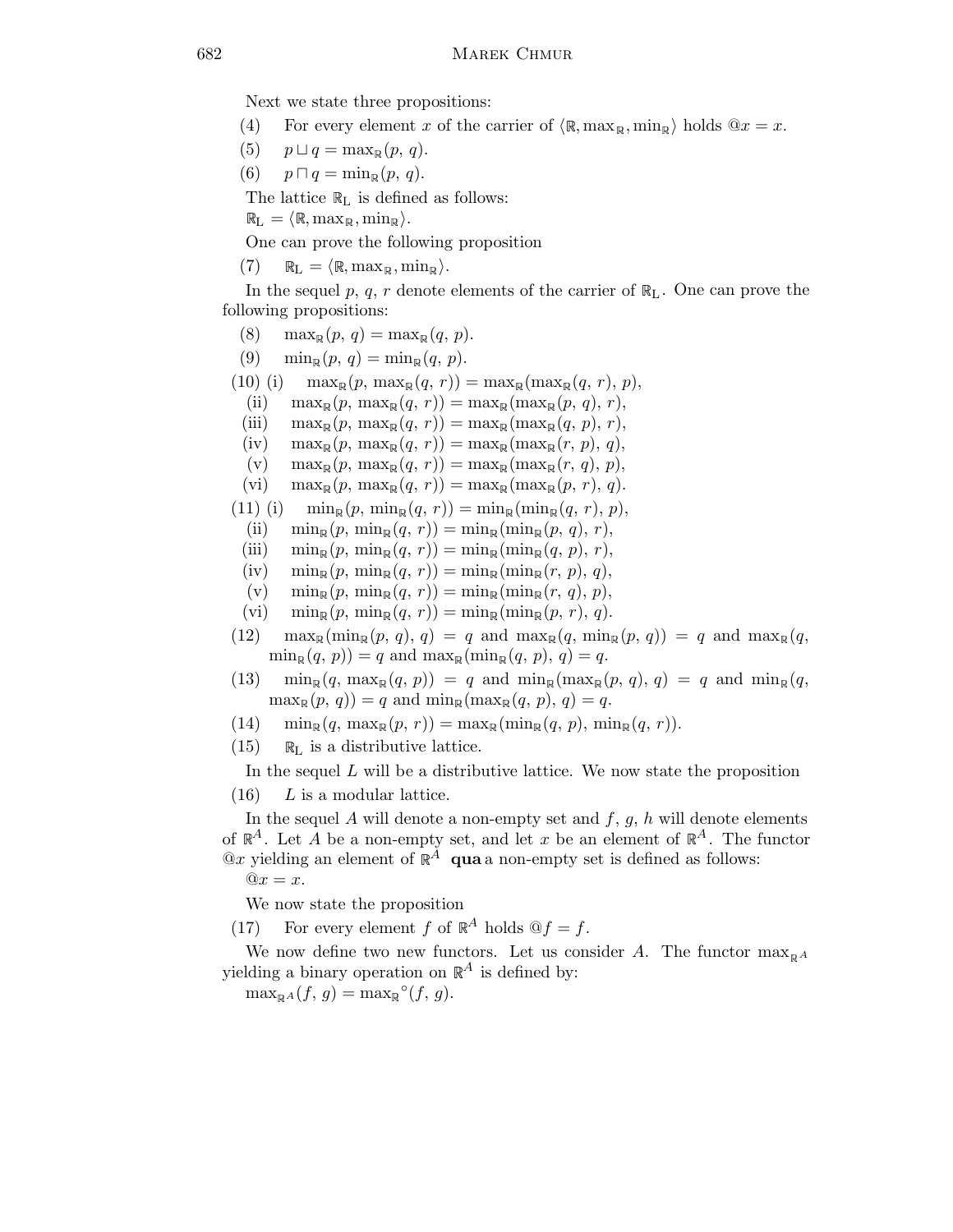## The functor  $\min_{\mathbf{p}} A$  yields a binary operation on  $\mathbb{R}^A$  and is defined as follows:  $\min_{\mathbb{R}^A}(f, g) = \min_{\mathbb{R}}^{\circ}(f, g).$

Next we state a number of propositions:

- (18)  $\max_{\mathbb{R}^A}(f, g) = \max_{\mathbb{R}^\circ}(f, g).$
- (19)  $\min_{\mathbb{R}^A}(f, g) = \min_{\mathbb{R}^\circ}(f, g).$
- $(20)$  max<sub> $\mathbb{R}^A(f, g) = \max_{\mathbb{R}^A}(g, f).$ </sub>
- (21)  $\min_{\mathbb{R}^A} (f, g) = \min_{\mathbb{R}^A} (g, f).$
- $(22)$  max<sub>RA</sub>(max<sub>RA</sub>(f, g), h) = max<sub>RA</sub>(f, max<sub>RA</sub>(g, h)).
- (23)  $\min_{\mathbb{R}^A} (\min_{\mathbb{R}^A} (f, g), h) = \min_{\mathbb{R}^A} (f, \min_{\mathbb{R}^A} (g, h)).$
- $(24)$  max<sub>RA</sub> $(f, \min_{\mathbb{R}^A} (f, g)) = f.$
- $(25)$  max<sub>RA</sub>(min<sub>RA</sub> $(f, g)$ ,  $f$ ) = f.
- $(26)$  max<sub>RA</sub>(min<sub>RA</sub>(g, f), f) = f.
- $(27)$  max $_{\mathbb{R}^A}(f, \min_{\mathbb{R}^A}(g, f)) = f.$
- (28)  $\min_{p \in A} (f, \max_{p \in A} (f, q)) = f.$
- (29)  $\min_{\mathbb{R}^A} (f, \max_{\mathbb{R}^A} (g, f)) = f.$
- (30)  $\min_{\mathbb{R}^A} (\max_{\mathbb{R}^A} (g, f), f) = f.$
- (31)  $\min_{\mathbb{R}^A} (\max_{\mathbb{R}^A} (f, g), f) = f.$
- (32)  $\min_{\mathbb{R}^A} (f, \max_{\mathbb{R}^A} (q, h)) = \max_{\mathbb{R}^A} (\min_{\mathbb{R}^A} (f, q), \min_{\mathbb{R}^A} (f, h)).$
- We now define two new functors. Let us consider A. The functor  $\max_{\mathbb{R}^A}$ yields a binary operation on  $\mathbb{R}^A$  and is defined by:
	- $\max_{\mathbb{R}^A} (f, g) = \max_{\mathbb{R}^A} (f, g).$

The functor  $\min_{\mathbb{R}^A}$  yields a binary operation on  $\mathbb{R}^A$  and is defined as follows:

 $\min_{\mathbb{R}^A}(f, g) = \min_{\mathbb{R}^A}(f, g).$ 

The following two propositions are true:

- (33)  $\max_{\mathbb{R}^A}(f, g) = \max_{\mathbb{R}^A}(f, g).$
- (34)  $\min_{\mathbb{R}^A} (f, g) = \min_{\mathbb{R}^A} (f, g)$ .

In the sequel p, q are elements of the carrier of  $\langle \mathbb{R}^A, \max_{\mathbb{R}^A} \infty, \min_{\mathbb{R}^A} \rangle$ . Let us consider A, and let x be an element of the carrier of  $\langle \mathbb{R}^A, \max_{\mathbb{R}^A} \infty, \min_{\mathbb{R}^A} \rangle$ . The functor  $@x$  yields an element of  $\mathbb{R}^A$  and is defined as follows:

 $@x = x$ .

The following propositions are true:

- (35)  $p \sqcup q = \max_{\mathbb{R}^A}(p, q).$
- (36)  $p \sqcup q = \max_{p \mid A}(p, q).$
- (37)  $p \Box q = \min_{p \in A} (p, q).$
- (38)  $p \sqcap q = \min_{\mathbb{R}^A}(p, q)$ .

Let us consider A. The functor  $\mathbb{R}^A_L$  yields a lattice and is defined by:

 $\mathbb{R}^A_\mathbb{L} = \langle \mathbb{R}^A, \mathbf{max}_{\mathbb{R}^A}, \mathbf{min}_{\mathbb{R}^A} \rangle.$ 

One can prove the following proposition

 $(39)$  $\mathbb{R}^A_{\mathrm{L}} = \langle \mathbb{R}^A, \mathbf{max}_{\mathbb{R}^A}, \mathbf{min}_{\mathbb{R}^A} \rangle.$